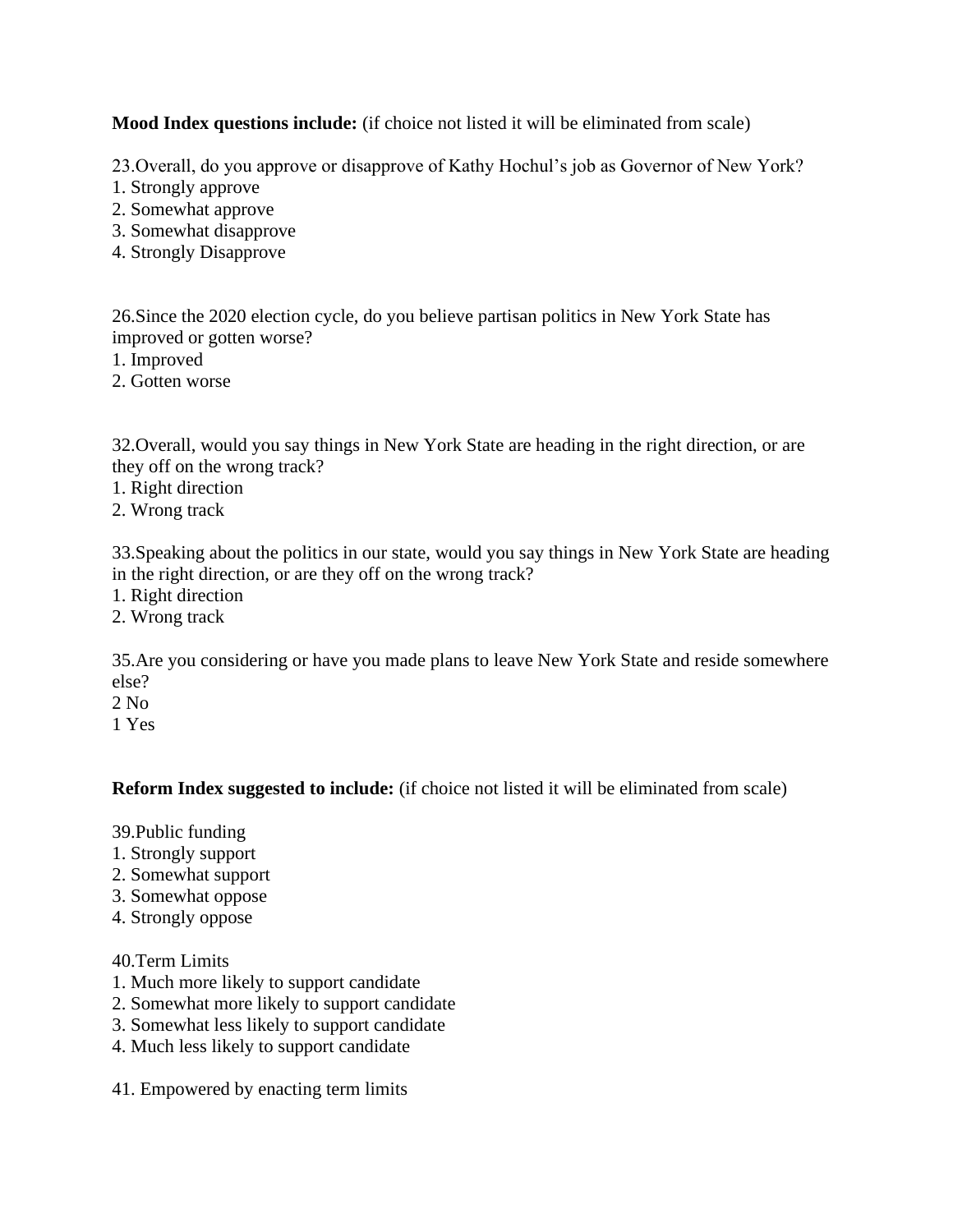1 Yes

 $2$  No.

42. Open primary

- 1. Much more likely to support candidate
- 2. Somewhat more likely to support candidate
- 3. Somewhat less likely to support candidate
- 4. Much less likely to support candidate

43. Empowered by enacting open primary

1 Yes

 $2$  No.

44. Ballot initiatives

1. Much more likely to support candidate

2. Somewhat more likely to support candidate

- 3. Somewhat less likely to support candidate
- 4. Much less likely to support candidate

45. Empowered by enacting Ballot initiatives

1 Yes

2 No

46. Abolition of dark money

- 1. Much more likely to support candidate
- 2. Somewhat more likely to support candidate
- 3. Somewhat less likely to support candidate
- 4. Much less likely to support candidate

47. Empowered by enacting Abolition of dark money

1 Yes

2 No

48. Ranked choice voting

- 1. Much more likely to support candidate
- 2. Somewhat more likely to support candidate
- 3. Somewhat less likely to support candidate
- 4. Much less likely to support candidate

49. Empowered by enacting Ranked choice voting

1 Yes

 $2$  No.

## **Methodology**